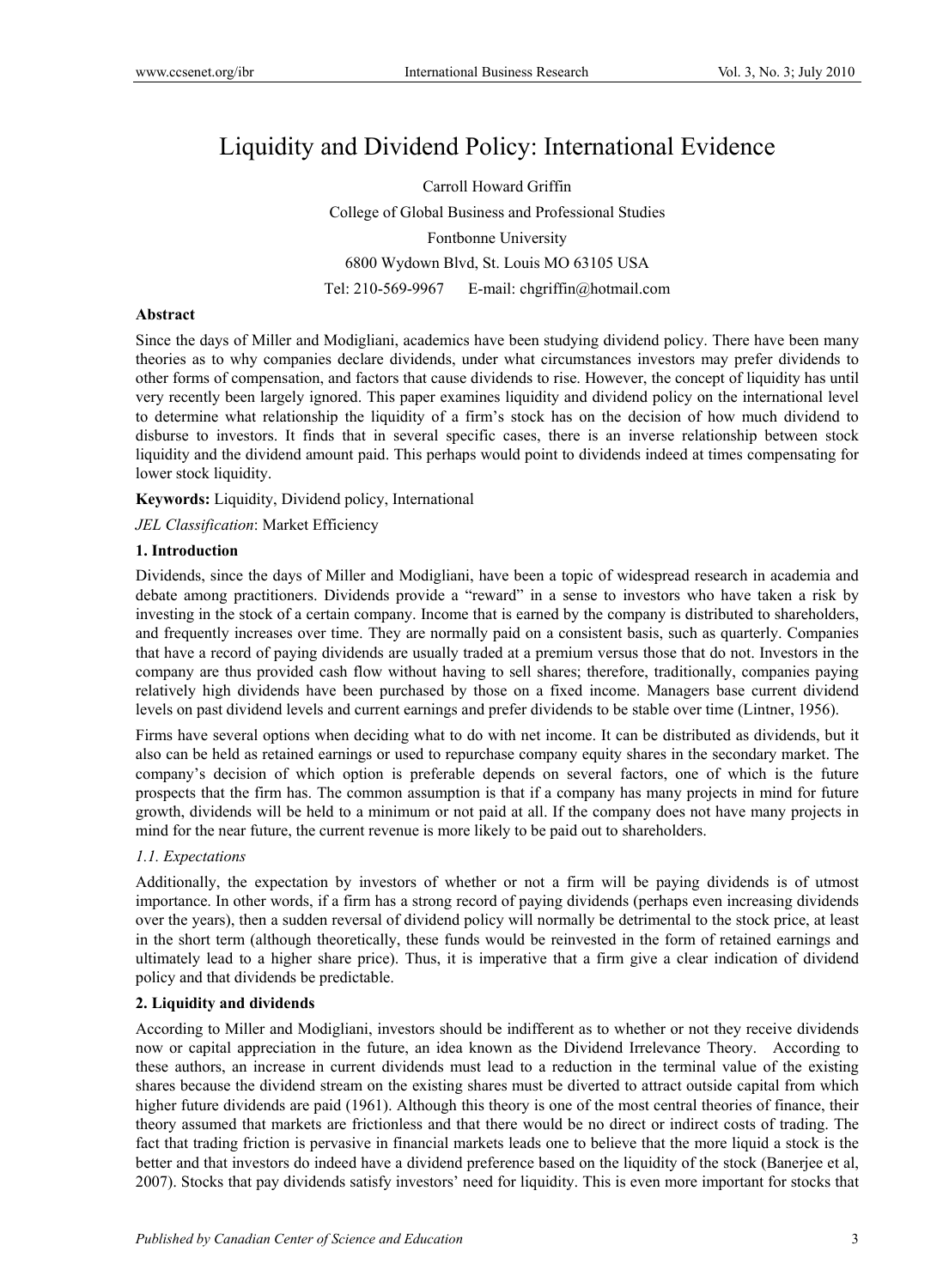are thinly traded, for which investors may either have to wait a long time for a buyer and/or take a potentially lower price. Although the possibility of a link between liquidity and dividends dates back to Miller and Modigliani (1961), there is very little direct empirical evidence on the issue.

Liquidity is a relatively broad concept which in this case refers to the ability to trade large volumes quickly, at low cost, and without moving the price. Liquidity affects the attractiveness of a stock to investors. Investors may require higher expected returns on assets whose returns are sensitive to liquidity. Local market liquidity is also an important driver of returns in emerging markets (Bakaert et al, 2007). According to Graham et al, liquidity deteriorates before (after) anticipated (unanticipated) announcements (2006). This is applicable to emerging markets in the sense that emerging markets and economies are normally viewed as more volatile than that of the U.S. and other developed markets, with economics and/or political news leading to large swings in liquidity.

Publicly traded companies are not paying dividends as frequently as they did in the past, falling from 66.5% of firms in 1978 to 20.8% of firms in 1999. This is attributable to several factors, such as a multitude of new listings, the increasing proportion of small firms with low profitability, and strong growth opportunities. However, dividend payers have a higher measured profitability and are larger than non-payers (Fama and French, 2001). According to Banerjee et al, firms with lower trading volume and a higher proportion of non-trading days (variables representing illiquidity) are more likely to pay dividends (and vice versa). The authors perform several tests, among which are share turnover to dividends and firm characteristics to dividends, with all of them seeming to confirm an inverse relationship between liquidity and the likelihood that dividends will be paid (2007). Additionally, an increase in liquidity effectively expands the set of positive Net Present Value projects a firm may undertake because it reduces the cost of capital (Becker-Blease et al, 2006). This would also tend to confirm an inverse relationship between liquidity and dividends because the more liquid a firm's stock, the more a company would be able to invest in positive NPV projects, thus decreasing the amount paid out in dividends.

#### **3. Liquidity and dividends in international firms**

The previously described studies all indicate that many firms are less likely overall to pay dividends now, especially if the stock is considered more liquid. Presently, however, the body of research on liquidity focuses on the United States, perhaps the most liquid market in the world. The U.S. market is not only much more prolific in number of traded securities, but also has an exceptionally diversified ownership structure. These characteristics are lacking in emerging markets, and may strengthen the liquidity effects (Bakaert et al, 2007). Additionally, according to Chuhan, lack of liquidity in international markets (especially emerging markets) is one of the main impediments to foreign investors' investing funds into these areas (1992). Additionally, in many emerging economies, the state has had a long history of involvement in corporate affairs, thus differentiating them even more from developed country based firms. Therefore, this study will take an international approach to liquidity, focusing on several international countries/regions to more closely ascertain the relationship between a firm's stock liquidity and dividend amounts paid. Given the differing levels of liquidity, history of government involvement and type of ownership structure between U.S. companies and international companies, as well as the dearth of research regarding liquidity on an international level, the research question is the following:

*Given the differing company fundamentals, government involvement, and other macro and micro factors, what is the relationship between dividends and liquidity on an international level?* 

## *3.1. Canada*

In Canada, agency problems seem to exist due to the relative scarcity of widely held corporations and the predominance of a family-controlled pyramid type structure. According to Attig, only 27.66% of Canadian firms are widely held, as compared to 40.26% of U.S. firms. Beyond this, he shows that multiple class shares and control pyramids are much more pronounced in Canada and that family management is present in approximately 70% of the analyzed firms. All of these factors are more apt to lead to asymmetric information, agency problems, and corporate diversions (2005). La Porta et al confirms that both large and small Canadian firms are less widely held, more family held, and more pyramidal than their U.S. counterparts (1999). According to Baker et al, there is a striking difference between ownership concentration between U.S. and Canadian firms in the sense that ownership of Canadian firms is highly concentrated and that a small group of large blockholders is the dominant form of ownership (2007).

According to Minh, the Toronto Stock Exchange (Canada's largest exchange) follows an upward trending intraday pattern, with volume low at the open, stable during the day and increasing at close (2007). The Canadian stock market, although relatively well developed when compared to other stock markets of the world, is much smaller than the NYSE or AMEX and thusly less liquid. However, as would be expected, Canadian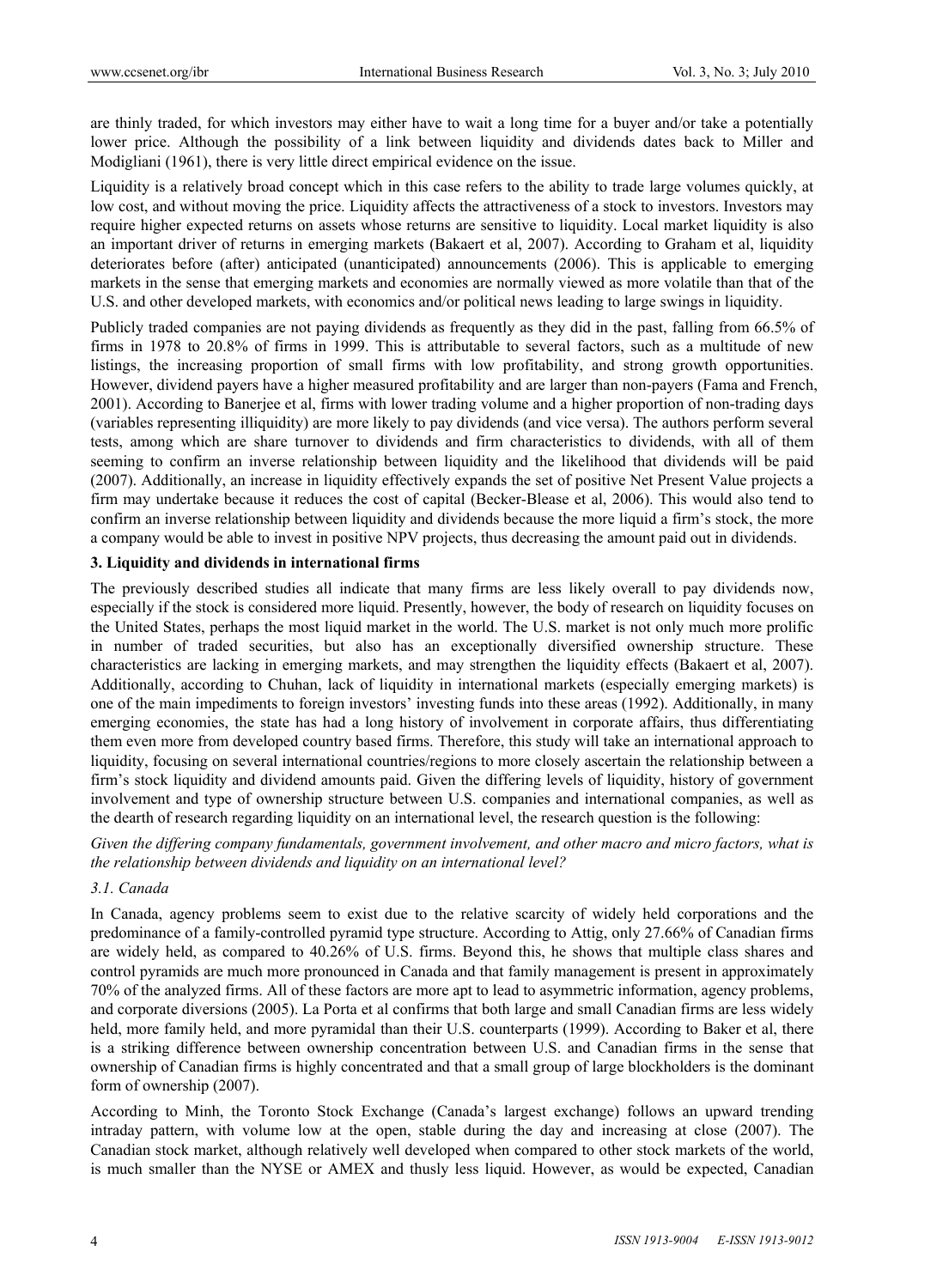dividend-paying firms are significantly larger and more profitable than non-dividend-paying firms, have greater cash reserves and fewer growth opportunities. (Baker et al, 2007).

# *3.2. Latin America*

In general, liquidity in Latin America is very thin. There are only 7 listed firms per one million people in this region compared to 30 per one million in the U.S. Adding to the lack of liquidity is the fact that much of many companies' shares rests in the hands of a very concentrated group of shareholders or families. This generally leads to a misalignment of goals between the majority and minority shareholders (Santiago-Castro and Brown, 2007). Much of this can be traced back to the type of legal system Latin America initially adopted and has developed over the years. The Latin American legal system is based on French civil law, which traditionally has had weaker investor protection and less developed capital markets when compared to common law countries (La Porta et al, 1997).

For example, according to LaPorta et al, Mexican firms tend to be very family oriented, and thus very closely held (2000). Approximately 79% of all companies in the country are classified as family-owned (Santiago-Castro and Brown, 2007). Brazil has a history of state intervention in economic affairs across many industries and many of these, such as telecommunications, mining and petroleum have received state incentives and subsidies over the years. Additionally, the state has worked in partnership with local business groups (all family owned and operated), thus creating a system whereby a privileged few have close connections to the state. Thus, the state has traditionally been the predominant ultimate owner, followed by families (with a dominant shareholder or group of shareholders) and multinational subsidiaries. In fact, approximately 43% of all businesses in the country are classified as family owned (Santiago-Castro and Brown, 2007). Although this very concentrated ownership structure has changed somewhat over the last decade or so, it still remains relatively quite concentrated (Rabelo and Vasconcelos, 2002). In Argentina, the Buenos Aires Stock Exchange was founded in 1854, with the Merval being the most important index (www.merval.sba.com.ar). Despite this long traditional of stock trading, company power tends to be concentrated in family and state hands (La Porta et al, 1999).

# *3.3. Other country exchanges*

The Australian, British and Hong Kong markets are all very liquid. The ASX (Australia) exchange is one of the world's top ten listed exchange groups as measured by market capitalization (www.asx.com.au). The London Stock Exchange is one of the world's oldest and lists over 2800 companies with a market capitalization of over ₤3.5 trillion. It is considered Europe's most prestigious listing venue (www.londonstockexchange.com/en-gb/about). As of year end 2006, the Hong Kong Exchange boasted a market capitalization of over HK\$13 trillion, placing it  $6<sup>th</sup>$  among members of the World Federation of Exchanges. It also ranked  $3<sup>rd</sup>$  by total equity funds raised and  $2<sup>nd</sup>$  by new listings raised (Hong Kong Exchange Fact Book, 2006). According to LaPorta et al, large publicly traded firms tend to be very widely held in Australia and Britain, while highly family held in Hong Kong (1999). In fact, Hong Kong is not only characterized by concentrated family-shareholdings, but by low corporate transparency and no tax on dividends (Cheng et al, 2007).

# **4. Methodology**

This paper seeks to determine the relationship between the liquidity of a firm's stock (as measured by Share Turnover) and the amount of dividends paid. It will examine the international markets of Canada (Toronto Stock Exchange), Australia (ASX), Mexico (Bolsa de Valores), Brazil (Bovespa), Argentina (Merval), Hong Kong (HKE) and the United Kingdom (FTSE 100). The variable of Share Turnover (shares traded/shares outstanding) will be used as the sole independent variable while Dividends per Share is the dependent variable. To begin, companies will be run according to the entire range of sample data, followed by sub-periods. The regression is then run again with companies sorted first by Market Capitalization and then by Earnings per Share to isolate any effect that these characteristics may have. The simple (linear) regression can be expressed in the following manner (with a negative relationship expected between the independent and dependent variables):

# Div =  $\alpha$  - β1Turnover + ε

The time periods used are generally from 1988 to 2006, although in the case of Canada data from as far back as 1975 was used. Data was collected on a monthly basis from Compustat North America and Compustat Global. Sample sizes range from 21 firms (Argentina) to 249 firms (Canada), with an average being 92 for a given country. Variables have been selected based on Banerjee et al's study (with the exception of several variables which were not available).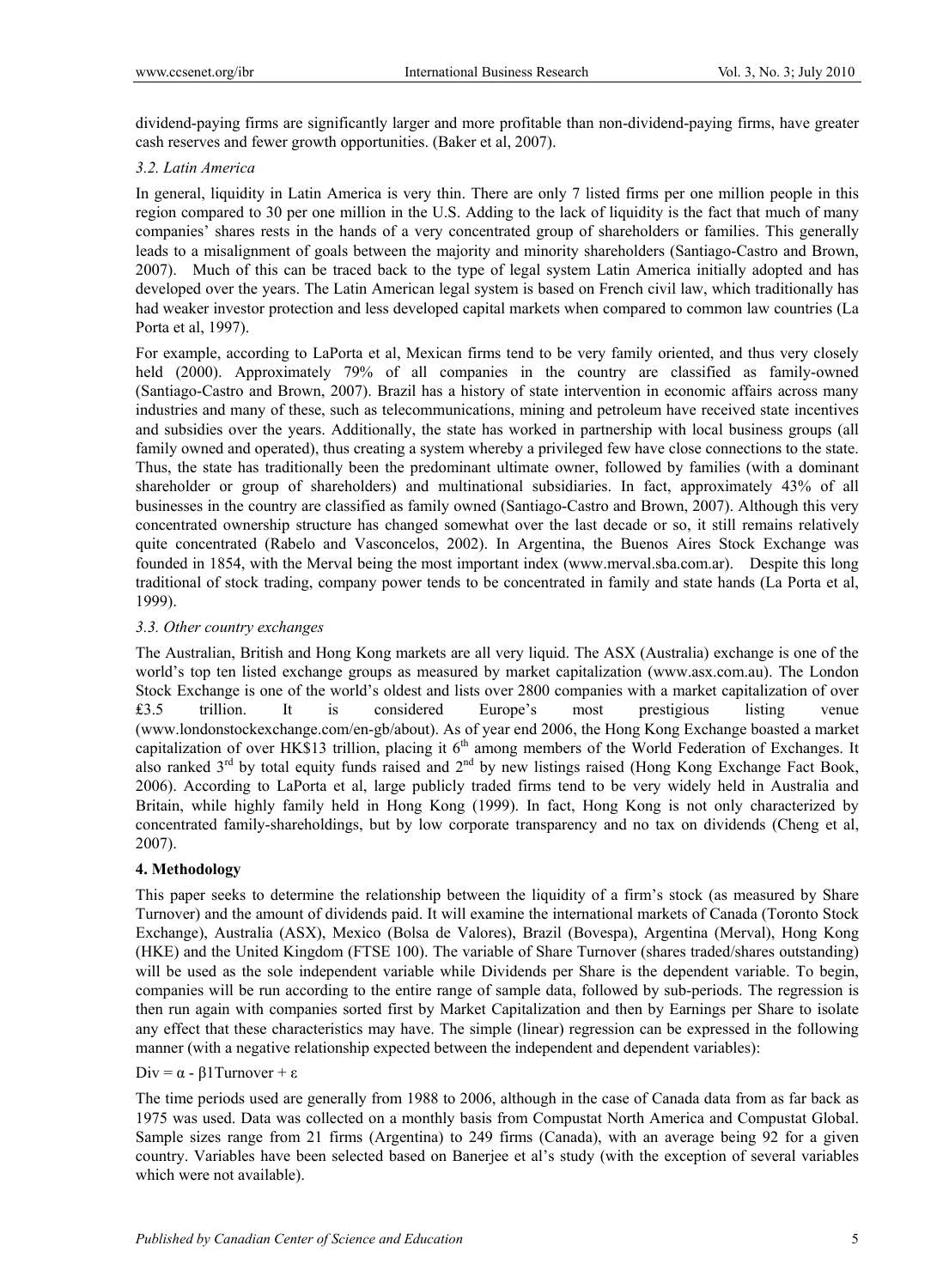Liquidity is extremely difficult to measure. Although the availability of detailed microstructure data is widely available for the U.S., such data as absolute and proportional bid-ask spreads, quoted share and dollar depth are not available for many other markets, especially emerging markets (Bakaert et al, 2007). Therefore, a relatively general variable for liquidity (Share Turnover) is used in this study for which data is available for the countries in question. Despite its general nature, however, Share Turnover is commended for its empirical and theoretical proximity toward expressing liquidity (Banerjee et al, 2007).

The stock markets in these seven countries are relatively small and illiquid (some much more so than others). Also, differences in ownership structure and corporate governance as explained in the previous section could have an impact on liquidity and dividend strategy, thus making the international question an interesting one. Again, the purpose of this study is to obtain a preliminary view of the relationship between dividends and liquidity on an international level.

#### **5. Results**

The following are the results from the linear regression analyses. In Table 1, overall results are presented for each of the seven sample countries regarding Share Turnover. In Table 2, time has been divided into two subperiods to capture any effect that economic instability and market liberalization during the 1980s and 1990s may have caused, once again examining Share Turnover. Although several countries in Tables 1 and 2 showed statistically significant relationships between liquidity and dividends for either the overall time period or a subperiod, Mexico and Canada stand out as demonstrating the anticipated negative relationship.

## **INSERT TABLE 1 HERE**

## **INSERT TABLE 2 HERE**

In Table 3, the sample countries are classified according to Market Capitalization (a proxy for size). This is done to determine if the relationship of liquidity with dividends varies according to a firm's size. Brazilian and Canadian companies considered to have low Market Capitalization display a statistically significant inverse relationship, as do medium sized Canadian companies. It is noteworthy, therefore, that this statistically significant relationship between dividends paid and liquidity occurs most in smaller companies. This perhaps would support the idea that smaller companies feel the investors' need for liquidity more acutely than larger companies.

## **INSERT TABLE 3 HERE**

In Table 4, sample countries are sorted according to Earnings per Share (a proxy for firm profitability). The only relationship of interest is the Low EPS Canadian firm grouping. This could perhaps support the above table as well and the idea that smaller/less profitable companies should perhaps be more aware to investors' liquidity requirements.

## **INSERT TABLE 4 HERE**

Thus, taking the preceding tables together, it appears that there is a strong inverse relationship between share turnover and amount of dividends paid for several countries, most notably Mexico, Brazil and Canada (three countries in which liquidity has traditionally been somewhat lacking). Further research will need to be done to determine why exactly the relationship holds better in some countries than in others. However, if one were to look for a common thread, it would appear that stock markets that are more closely tied to those of the U.S. tend to exhibit a negative relationship between share liquidity and dividends paid to a greater degree than countries that have lesser ties with U.S. stock markets. Savvy investors from these countries may be willing to quickly abandon their own countries' stocks for those of the U.S. if not provided the desired liquidity.

#### **6. Conclusion**

Stocks that pay dividends satisfy investors' need for liquidity. This is even more important for stocks that are thinly traded, for which investors may either have to wait a long time for a buyer and/or take a potentially lower price. In the event that a stock is illiquid, a dividend provides an income stream that otherwise may be out of reach. For a liquid stock, on the other hand, an investor can create artificial dividends by selling a portion of the stock quickly, with fewer transaction costs, and possibly a higher price. In this study, the idea of an inverse relationship between dividends and stock liquidity on an international level has been examined. The international question is a valid one because liquidity is low compared with that of the U.S., especially in emerging markets. This study examined seven countries (a mix of developed and developing countries) and found that in several cases there exists an inverse relationship between stock liquidity and dividends paid, especially in smaller/less profitable firms. It also appears that countries whose stock markets have closer ties to the U.S. stock market may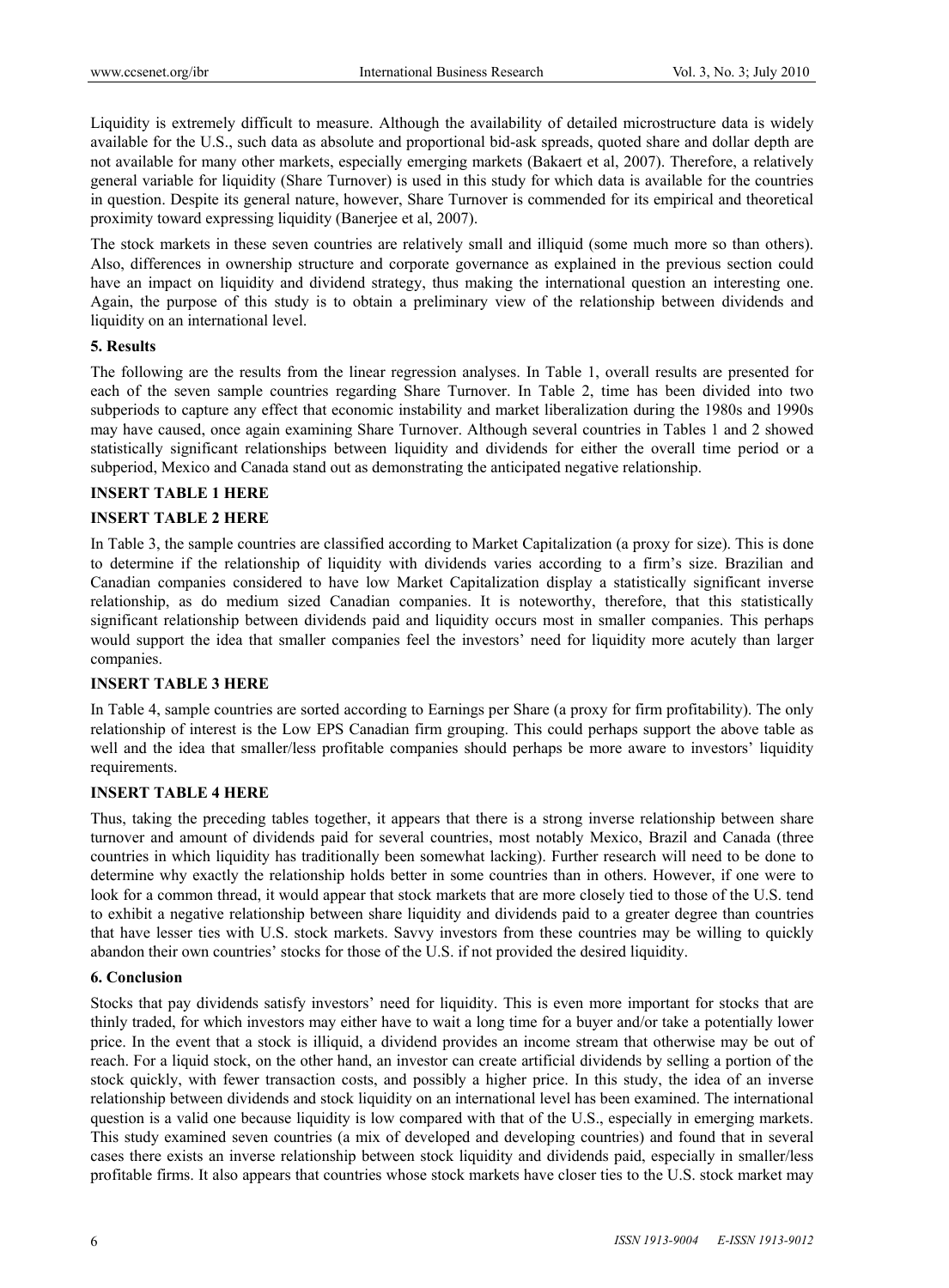exhibit this relationship to a greater degree than those with lesser ties. More research will need to be done to determine if indeed this is the case. A policy implication for managers (both domestic and international) could include being aware of the particular company's size and profitability when setting dividend policy. If it is lower, it is perhaps wise to begin or continue to pay dividends. This perhaps would bolster investors' confidence in the company and create a tangible economic incentive for the investor to not abandon the stock.

#### **References**

Amihud, Y. & Li, K. (2006). The declining information content of dividend announcements and the effects of institutional holdings. *Journal of Financial and Quantitative Analysis*, 41(3), 637-652.

Attig, N. (2005). Balance of power. *Canadian Investment Review*, 18(3), 6-12.

Australian Stock Exchange. (2008). About ASX. Overview and structure of ASX. [On-line] Available: http://www.asx.com.au/about/asx (September 15, 2008).

Baker, K., Saadi, S., Dutta, S. & Gandhi, D. (2007). The perception of dividends by Canadian managers: new evidence. *International Journal of Management Finance*, 3(1), 70-81.

Bakaert, G., Harvey, C. & Lundblad, C. (2007). Liquidity and expected returns: lessons from emerging markets. *The Review of Financial Studies*, 20(5), 1783-1797.

Banerjee, S., Gatchev, V. & Spindt, P. (2007). Stock market liquidity and firm dividend policy. *Journal of Financial and Quantitative Analysis*, 42(2), 369-384.

Becker-Blease, J. & Paul, D. (2006). Stock liquidity and investment opportunities: evidence from index additions. *Financial Management*, 35(3), 35-48.

Buenos Aires Stock Exchange. (2008), About the Buenos Aires Stock Exchange [On-line] Available: http://www.merval.sba.com.ar, (September 16, 2008).

Cheng, L., Fung, H. & Leung, T. (2007). Information effects of dividends: evidence from the Hong Kong market. *Review of Quantitative Finance and Accounting*, 26(1), 32-48.

Chuhan, P. (1992). Are institutional investors an important source of portfolio investment in emerging markets? *World Bank Policy Research Working Paper 1243*. Washington D.C.: World Bank.

Docking, D. & Koch, P. (2005). Sensitivity to investor reaction to market direction and volatility: dividend change announcements. *The Journal of Financial Research*, 28(1), 21-35.

Fama, E. & French, K. (2001). Disappearing dividends: changing firm characteristics or lower propensity to pay? *Journal of Financial Economics*, 60, 3-30.

Graham, J., Koski, J. & Loewenstein, U. (2006). Information flow and liquidity around anticipated and unanticipated dividend announcements. *The Journal of Business*, 79(5), 2301-2320.

Johnson, S., Lin, J. & Song, K. (2006). Dividend policy, signaling, and discounts on closed-end funds. *Journal of Financial Economics*, 81(3), 539-553.

La Porta, R., Lopez-de-Silanes, F. & Shleifer, A. (1999). Corporate ownership around the world. *The Journal of Finance*, 54(2), 471-496.

La Porta, R., Lopez-de-Silanes, F., Shleifer, A. & Vishny, R. (1997). Legal determinants of external finance. *The Journal of Finance*, 52(3), 1131-1152.

Lintner, J. (1956). Distribution of incomes of corporations among dividends, retained earnings and taxes. *American Economics Review*, 46(2), 97-112.

London Stock Exchange. (2008). About the London Stock Exchange. [On-line] Available: http://www.londonstockexchange.com/en-gb/about (September 16, 2008)

Miller, M. & Modigliani, F. (1961). Dividend policy, growth, and the valuation of shares. *The Journal of Business*, 34(4), 411-428.

Minh, V. (2007). Limit orders and the intraday behavior of market liquidity: evidence from the Toronto Stock Exchange. *Global Finance Journal*, 17(3), 379-396.

Pastor, L. & Stambough, R. (2003). Liquidity risk and expected stock return. *The Journal of Political Economy*, 111(3), 642-659.

Rabelo, F. & Vasconcelos, F. (2002). Corporate governance in Brazil. *Journal of Business Ethics*, 37(3), 378-392.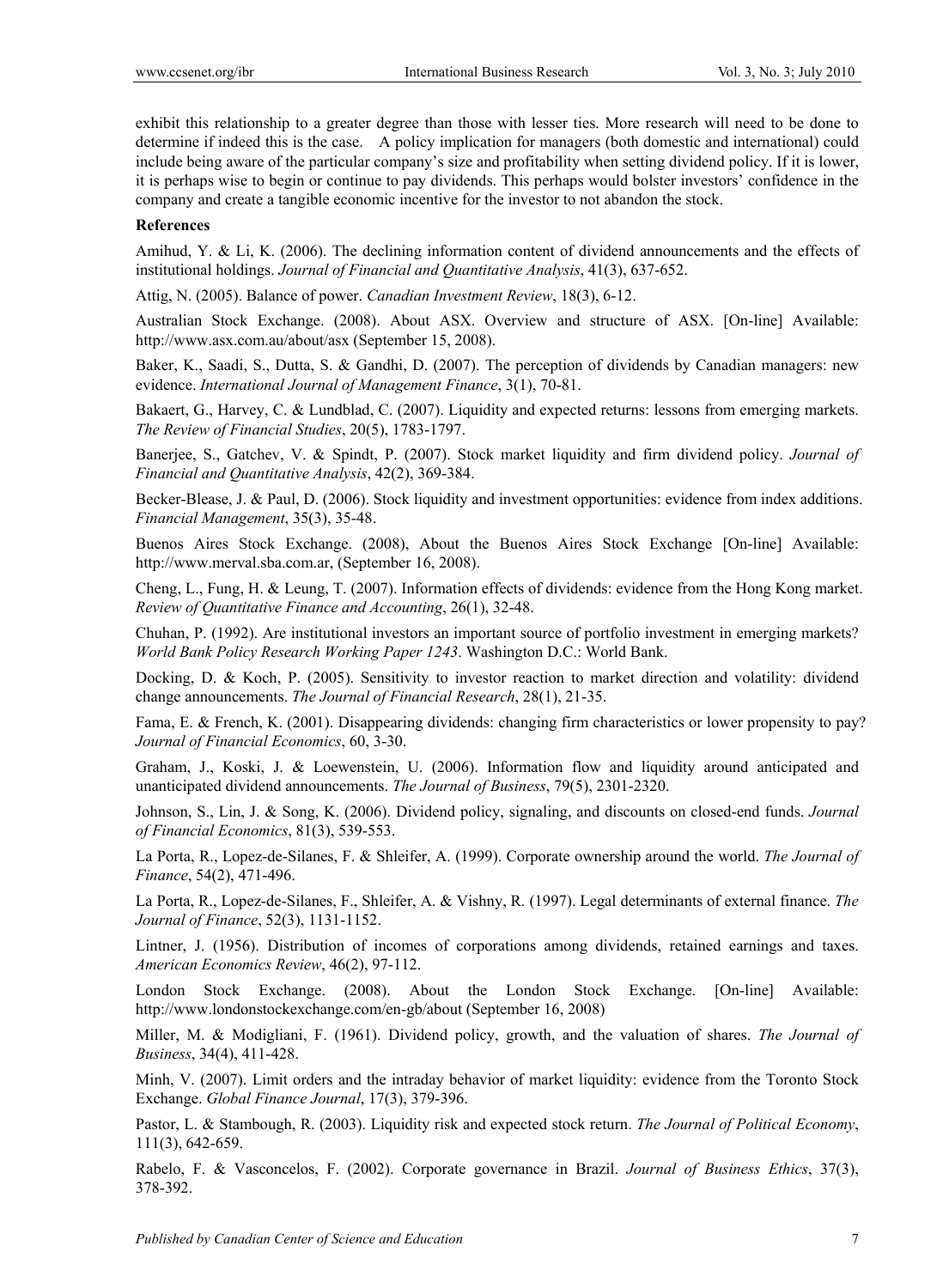Santiago-Castro, M. & Brown, C. (2007). Ownership structure and minority rights: a Latin American view. *Journal of Economics and Business*, 59, 430-451.

Silva, F., Majluf, N. & Paredes, R. (2006). Family ties, interlocking directors and performance of business groups in emerging countries: the case of Chile. *Journal of Business Research*, 59, 315-332. Unknown. (2006). *Hong Kong Exchange Fact Book*.

Table- 1. Share Turnover (Full Time Period)

| Country       | Year      | B        | t-stat   | Sig.       |
|---------------|-----------|----------|----------|------------|
| Argentina     | 1988-2006 | 0.003    | 0.163    | 0.871      |
| Australia     | 1988-2006 | 0.058    | 2.506    | $0.012**$  |
| <b>Brazil</b> | 1990-2006 | 0.003    | 0.392    | 0.695      |
| Britain       | 1988-2006 | 0.037    | 5.147    | $0.000***$ |
| Canada        | 1975-2006 | $-0.011$ | $-0.703$ | 0.482      |
| HК            | 1988-2006 | 0.000    | 0.008    | 0.994      |
| Mexico        | 1988-2006 | $-0.021$ | $-1.730$ | $0.084*$   |

\*\*\* = significant at the  $\frac{1}{6}$  level

 $***$  = significant at the 5% level

 $* =$  significant at the 10% level

Table- 2.Share Turnover (Subperiod Results)

| Country        | Year      | β        | t-stat   | Sig.       |
|----------------|-----------|----------|----------|------------|
| Argentina      | 1988-1997 | $-0.010$ | $-0.388$ | 0.698      |
|                | 1998-2006 | $-0.002$ | $-0.072$ | 0.943      |
| Australia      | 1988-1997 | 0.023    | 0.845    | 0.398      |
|                | 1998-2006 | 0.118    | 3.845    | $0.000***$ |
| <b>Brazil</b>  | 1990-1998 | 0.016    | 1.329    | 0.164      |
|                | 1999-2006 | $-0.005$ | $-0.539$ | 0.590      |
| <b>Britain</b> | 1988-1997 | 0.068    | 6.186    | $0.000***$ |
|                | 1998-2006 | $-0.002$ | $-0.154$ | 0.878      |
| Canada         | 1975-1990 | $-0.066$ | $-1.775$ | $0.076*$   |
|                | 1991-2006 | $-0.014$ | $-0.778$ | 0.437      |
| <b>HK</b>      | 1988-1997 | $-0.009$ | $-0.575$ | 0.565      |
|                | 1998-2006 | 0.000    | 0.008    | 0.994      |
| Mexico         | 1988-1997 | $-0.040$ | $-1.906$ | $0.057*$   |
|                | 1998-2006 | $-0.012$ | $-0.767$ | 0.443      |

\*\*\* = significant at the  $\frac{1}{6}$  level

 $* =$  significant at the 10% level